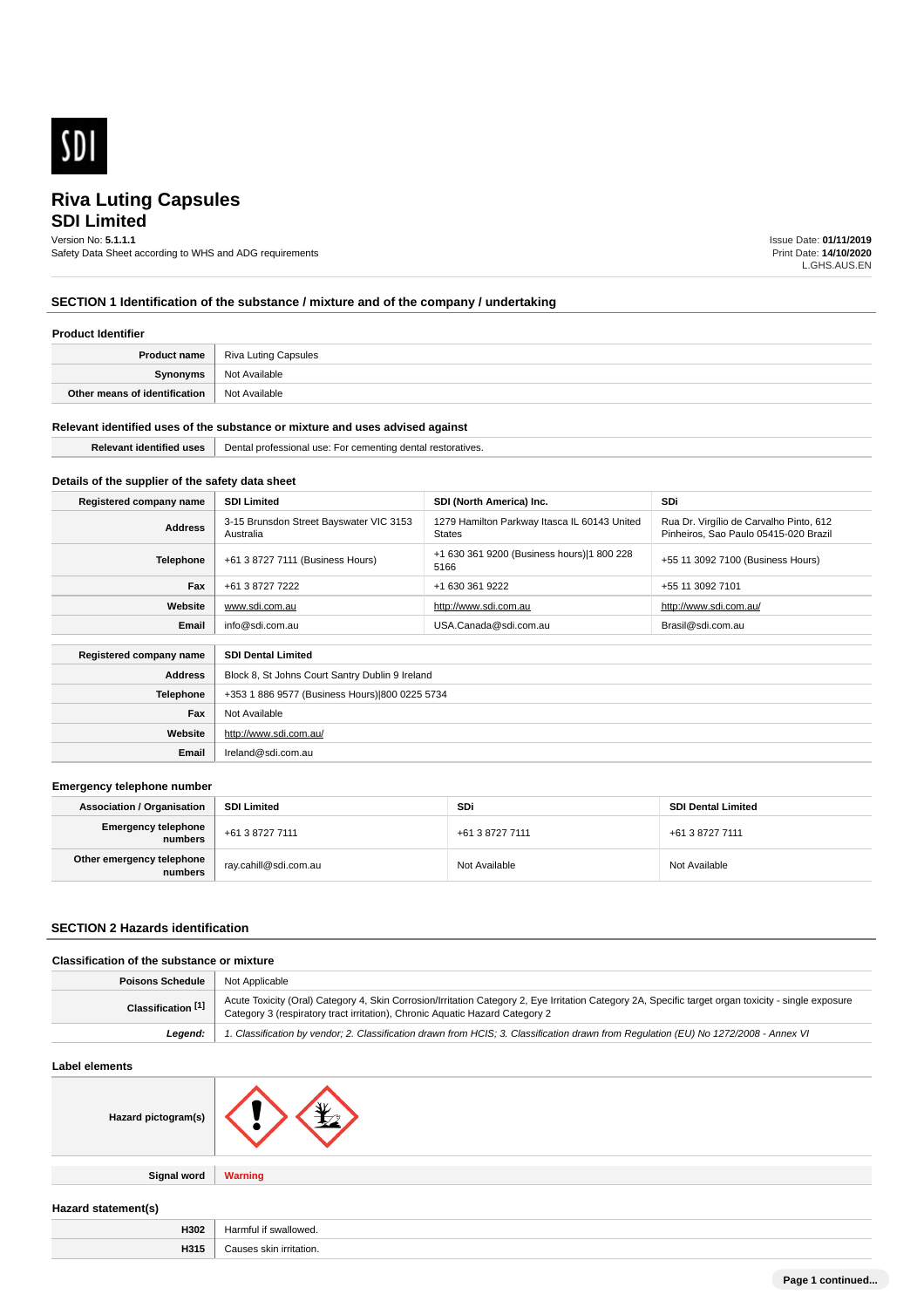| H319 | Causes serious eye irritation.                   |
|------|--------------------------------------------------|
| H335 | May cause respiratory irritation.                |
| H411 | Toxic to aquatic life with long lasting effects. |
|      |                                                  |

### **Precautionary statement(s) Prevention**

| P271             | Use only outdoors or in a well-ventilated area.                            |
|------------------|----------------------------------------------------------------------------|
| P <sub>261</sub> | Avoid breathing mist/vapours/spray.                                        |
| P270             | Do not eat, drink or smoke when using this product.                        |
| P273             | Avoid release to the environment.                                          |
| P280             | Wear protective gloves/protective clothing/eye protection/face protection. |

## **Precautionary statement(s) Response**

| P321           | Specific treatment (see advice on this label).                                                                                   |
|----------------|----------------------------------------------------------------------------------------------------------------------------------|
| P362           | Take off contaminated clothing and wash before reuse.                                                                            |
| P305+P351+P338 | IF IN EYES: Rinse cautiously with water for several minutes. Remove contact lenses, if present and easy to do. Continue rinsing. |
| P337+P313      | If eye irritation persists: Get medical advice/attention.                                                                        |
| P391           | Collect spillage.                                                                                                                |
| P301+P312      | IF SWALLOWED: Call a POISON CENTER or doctor/physician if you feel unwell.                                                       |
| P302+P352      | IF ON SKIN: Wash with plenty of water.                                                                                           |
| P304+P340      | IF INHALED: Remove victim to fresh air and keep at rest in a position comfortable for breathing.                                 |
| P330           | Rinse mouth.                                                                                                                     |
| P332+P313      | If skin irritation occurs: Get medical advice/attention.                                                                         |

## **Precautionary statement(s) Storage**

| P405                                   | store.<br>$\sim$<br>.                                                                                   |
|----------------------------------------|---------------------------------------------------------------------------------------------------------|
| . <b>Then</b><br><b>DA03</b><br>$\sim$ | Store<br>tightly<br>container<br>closed.<br>I-ventilated place<br>$\mathsf{m} \circ \mathsf{m}$<br>Keep |

## **Precautionary statement(s) Disposal**

**P501** Dispose of contents/container to authorised hazardous or special waste collection point in accordance with any local regulation.

## **SECTION 3 Composition / information on ingredients**

#### **Substances**

See section below for composition of Mixtures

## **Mixtures**

| <b>CAS No</b> | %[weight] | Name                            |  |
|---------------|-----------|---------------------------------|--|
| Not Available |           | compartment 1 (powder) contains |  |
| Not Available | 80        | glass powder                    |  |
| 9003-01-4     | 20        | acrylic acid homopolymer        |  |
| Not Available |           | compartment 2 (liquid) contains |  |
| 9003-01-4     | 15        | acrylic acid homopolymer        |  |
| 87-69-4       | 10        | tartaric acid                   |  |

# **SECTION 4 First aid measures**

### **Description of first aid measures**

| <b>Eye Contact</b>  | If this product comes in contact with the eyes:<br>• Wash out immediately with fresh running water.<br>Ensure complete irrigation of the eye by keeping eyelids apart and away from eye and moving the eyelids by occasionally lifting the upper<br>and lower lids.<br>Seek medical attention without delay; if pain persists or recurs seek medical attention.<br>▶ Removal of contact lenses after an eye injury should only be undertaken by skilled personnel. |
|---------------------|--------------------------------------------------------------------------------------------------------------------------------------------------------------------------------------------------------------------------------------------------------------------------------------------------------------------------------------------------------------------------------------------------------------------------------------------------------------------|
| <b>Skin Contact</b> | If skin contact occurs:<br>Inmediately remove all contaminated clothing, including footwear.<br>Flush skin and hair with running water (and soap if available).<br>Seek medical attention in event of irritation.                                                                                                                                                                                                                                                  |
| Inhalation          | If fumes or combustion products are inhaled remove from contaminated area.<br>Seek medical attention.                                                                                                                                                                                                                                                                                                                                                              |
| Ingestion           | Immediately give a glass of water.<br>First aid is not generally required. If in doubt, contact a Poisons Information Centre or a doctor.<br>Seek medical attention.                                                                                                                                                                                                                                                                                               |

### **Indication of any immediate medical attention and special treatment needed**

Treat symptomatically.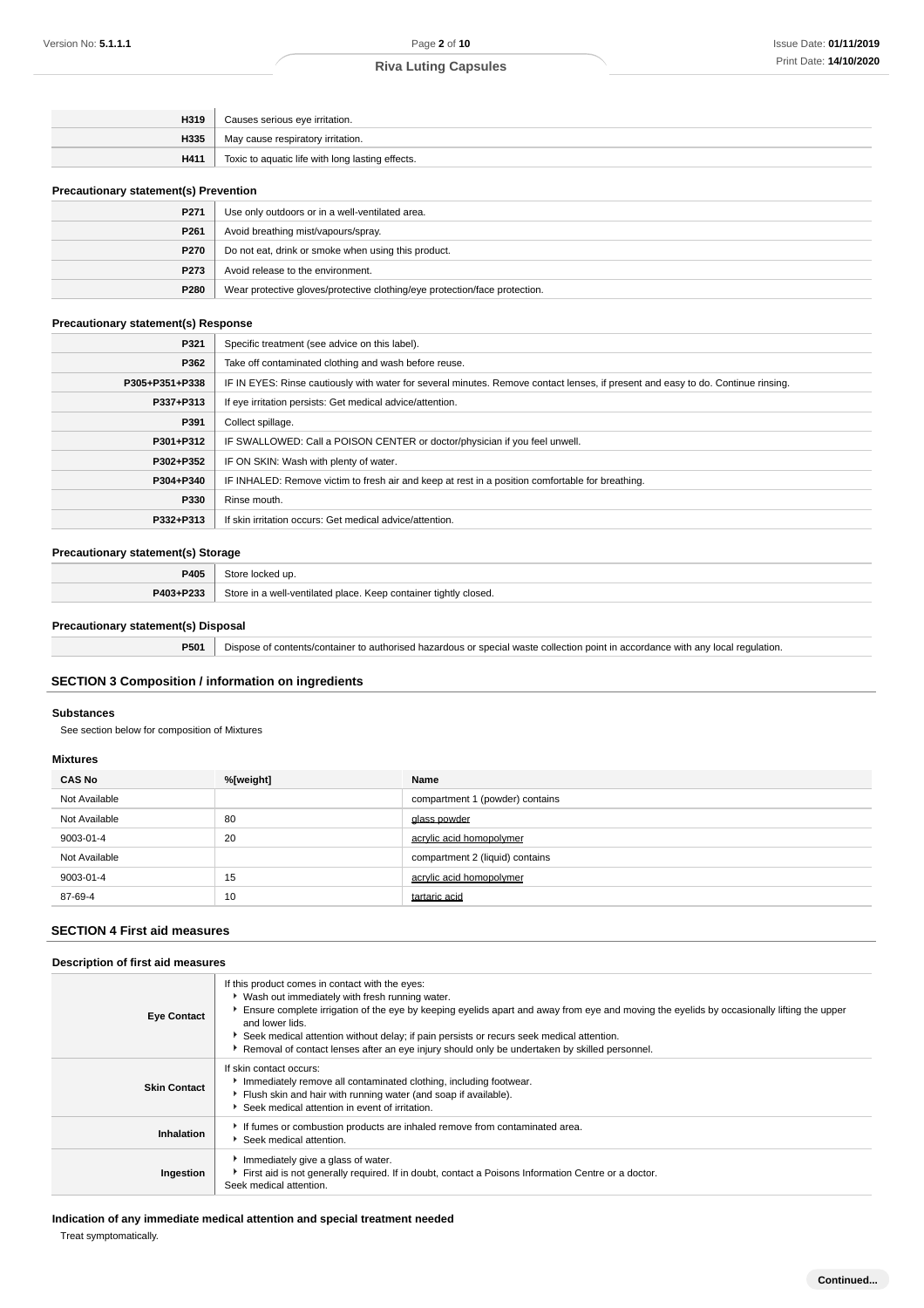## **SECTION 5 Firefighting measures**

#### **Extinguishing media**

- Foam.
- **Dry chemical powder.**
- ▶ BCF (where regulations permit).
- Carbon dioxide.
- Water spray or fog Large fires only.

# **Special hazards arising from the substrate or mixture**

| <b>Fire Incompatibility</b>                                                          | None known.                                                                        |
|--------------------------------------------------------------------------------------|------------------------------------------------------------------------------------|
|                                                                                      |                                                                                    |
| Advice for firefighters                                                              |                                                                                    |
|                                                                                      | Alert Fire Brigade and tell them location and nature of hazard.                    |
|                                                                                      | • Wear breathing apparatus plus protective gloves.                                 |
|                                                                                      | ▶ Prevent, by any means available, spillage from entering drains or water courses. |
| the committee of the committee of the committee of the committee of the committee of | Use water delivered as a fine spray to control fire and cool adjacent area.        |

| <b>Fire Fighting</b>         | ove mater delivered do a line opiay to control incluita cool dajacciit dica.<br>DO NOT approach containers suspected to be hot.<br>▶ Cool fire exposed containers with water spray from a protected location.<br>If safe to do so, remove containers from path of fire.<br>Equipment should be thoroughly decontaminated after use.                                                                                                                                                                                             |
|------------------------------|---------------------------------------------------------------------------------------------------------------------------------------------------------------------------------------------------------------------------------------------------------------------------------------------------------------------------------------------------------------------------------------------------------------------------------------------------------------------------------------------------------------------------------|
| <b>Fire/Explosion Hazard</b> | Combustible.<br>Slight fire hazard when exposed to heat or flame.<br>Heating may cause expansion or decomposition leading to violent rupture of containers.<br>• On combustion, may emit toxic fumes of carbon monoxide (CO).<br>May emit acrid smoke.<br>• Mists containing combustible materials may be explosive.<br>Combustion products include:<br>carbon monoxide (CO)<br>carbon dioxide (CO2)<br>other pyrolysis products typical of burning organic material.<br>May emit poisonous fumes.<br>May emit corrosive fumes. |
| <b>HAZCHEM</b>               | Not Applicable                                                                                                                                                                                                                                                                                                                                                                                                                                                                                                                  |

### **SECTION 6 Accidental release measures**

### **Personal precautions, protective equipment and emergency procedures**

See section 8

# **Environmental precautions**

See section 12

### **Methods and material for containment and cleaning up**

| <b>Minor Spills</b> | Clean up all spills immediately.<br>Avoid contact with skin and eyes.<br>▶ Wear impervious gloves and safety goggles.<br>Trowel up/scrape up.<br>Place spilled material in clean, dry, sealed container.<br>Flush spill area with water.                                                                                                                                                                                                                                                                                                                                                                                                                                                                                                                                                                                 |
|---------------------|--------------------------------------------------------------------------------------------------------------------------------------------------------------------------------------------------------------------------------------------------------------------------------------------------------------------------------------------------------------------------------------------------------------------------------------------------------------------------------------------------------------------------------------------------------------------------------------------------------------------------------------------------------------------------------------------------------------------------------------------------------------------------------------------------------------------------|
| <b>Major Spills</b> | • Clear area of personnel and move upwind.<br>Alert Fire Brigade and tell them location and nature of hazard.<br>▶ Wear breathing apparatus plus protective gloves.<br>▶ Prevent, by any means available, spillage from entering drains or water course.<br>Stop leak if safe to do so.<br>Contain spill with sand, earth or vermiculite.<br>▶ Collect recoverable product into labelled containers for recycling.<br>Neutralise/decontaminate residue (see Section 13 for specific agent).<br>▶ Collect solid residues and seal in labelled drums for disposal.<br>▶ Wash area and prevent runoff into drains.<br>After clean up operations, decontaminate and launder all protective clothing and equipment before storing and re-using.<br>If contamination of drains or waterways occurs, advise emergency services. |

Personal Protective Equipment advice is contained in Section 8 of the SDS.

## **SECTION 7 Handling and storage**

| Precautions for safe handling |                                                                                                                                                                                                                                                                                                                                                                                                                                                                                                                                                                                                 |  |  |  |
|-------------------------------|-------------------------------------------------------------------------------------------------------------------------------------------------------------------------------------------------------------------------------------------------------------------------------------------------------------------------------------------------------------------------------------------------------------------------------------------------------------------------------------------------------------------------------------------------------------------------------------------------|--|--|--|
| Safe handling                 | Avoid all personal contact, including inhalation.<br>▶ Wear protective clothing when risk of exposure occurs.<br>Use in a well-ventilated area.<br>Prevent concentration in hollows and sumps.<br>DO NOT enter confined spaces until atmosphere has been checked.<br>DO NOT allow material to contact humans, exposed food or food utensils.<br>Avoid contact with incompatible materials.<br>V When handling, DO NOT eat, drink or smoke.<br>Keep containers securely sealed when not in use.<br>Avoid physical damage to containers.<br>Always wash hands with soap and water after handling. |  |  |  |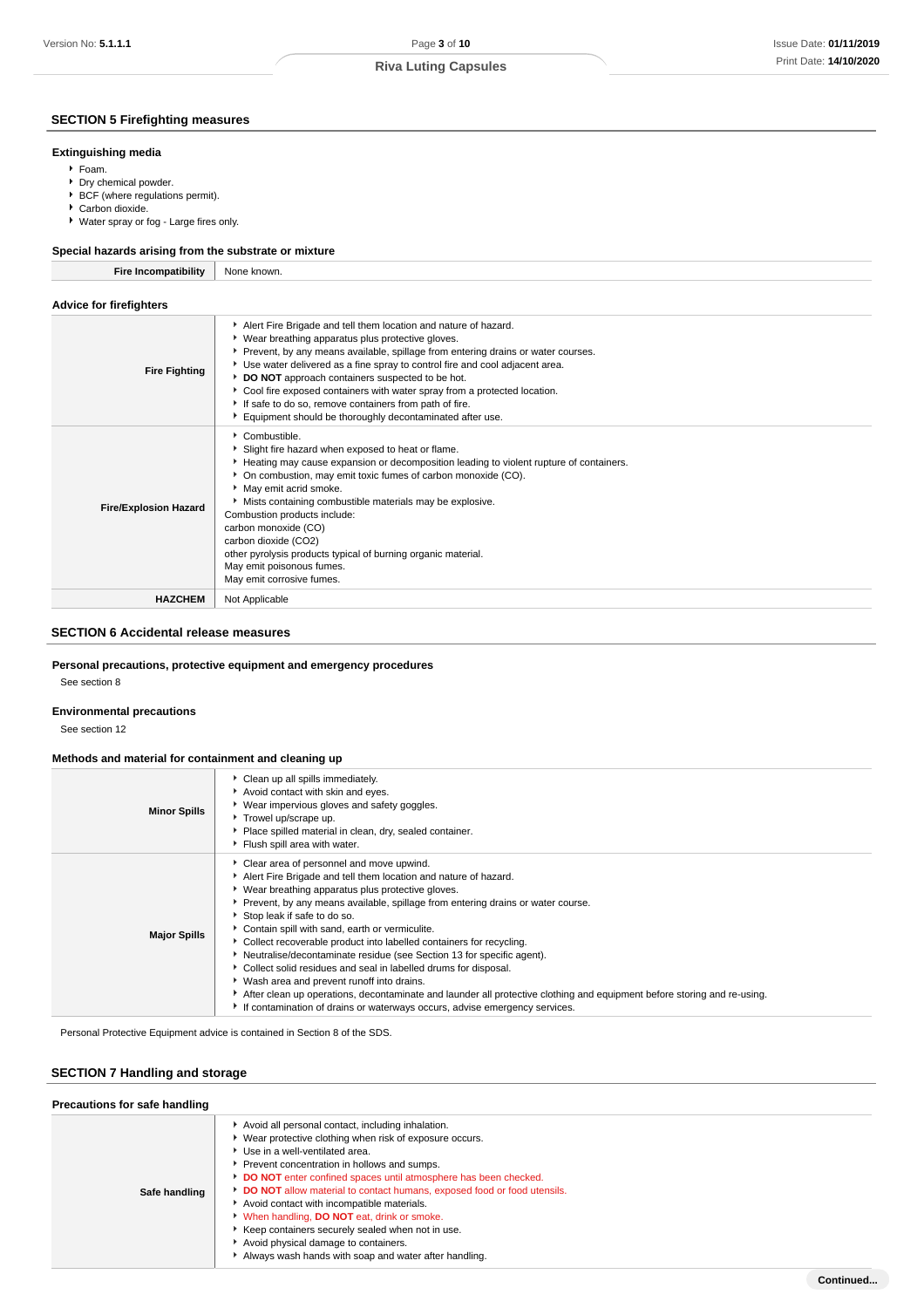|                   | ▶ Work clothes should be laundered separately. Launder contaminated clothing before re-use.<br>Use good occupational work practice.<br>▶ Observe manufacturer's storage and handling recommendations contained within this SDS.<br>Atmosphere should be regularly checked against established exposure standards to ensure safe working conditions are maintained. |
|-------------------|--------------------------------------------------------------------------------------------------------------------------------------------------------------------------------------------------------------------------------------------------------------------------------------------------------------------------------------------------------------------|
| Other information | Do not store in direct sunlight.<br>Store in a dry and well ventilated-area, away from heat and sunlight.<br>Store between 5 and 25 deg. C.                                                                                                                                                                                                                        |

## **Conditions for safe storage, including any incompatibilities**

| Suitable container             | <b>DO NOT</b> repack. Use containers supplied by manufacturer only<br>▶ Check that containers are clearly labelled and free from leaks |
|--------------------------------|----------------------------------------------------------------------------------------------------------------------------------------|
| <b>Storage incompatibility</b> | None known                                                                                                                             |
|                                |                                                                                                                                        |

## **SECTION 8 Exposure controls / personal protection**

## **Control parameters**

- **Occupational Exposure Limits (OEL)**
- **INGREDIENT DATA**

## Not Available

# **Emergency Limits**

| Ingredient               | <b>Material name</b> | TEEL-1         | TEEL-2              | TEEL-3         |
|--------------------------|----------------------|----------------|---------------------|----------------|
| tartaric acid            | Tartaric acid        | $1.6$ mg/m $3$ | $17 \text{ mg/m}$ 3 | $100$ mg/m $3$ |
| Ingredient               | <b>Original IDLH</b> |                | <b>Revised IDLH</b> |                |
|                          |                      |                |                     |                |
| glass powder             | Not Available        |                | Not Available       |                |
| acrylic acid homopolymer | Not Available        |                | Not Available       |                |
| acrylic acid homopolymer | Not Available        |                | Not Available       |                |
| tartaric acid            | Not Available        |                | Not Available       |                |

| <b>Occupational Exposure Banding</b> |                                                                                                                                                                                                                                                                                          |                                         |  |  |
|--------------------------------------|------------------------------------------------------------------------------------------------------------------------------------------------------------------------------------------------------------------------------------------------------------------------------------------|-----------------------------------------|--|--|
| Ingredient                           | <b>Occupational Exposure Band Rating</b>                                                                                                                                                                                                                                                 | <b>Occupational Exposure Band Limit</b> |  |  |
| acrylic acid homopolymer             |                                                                                                                                                                                                                                                                                          | $\leq$ 0.01 mg/m <sup>3</sup>           |  |  |
| acrylic acid homopolymer             |                                                                                                                                                                                                                                                                                          | $\leq$ 0.01 mg/m <sup>3</sup>           |  |  |
| tartaric acid                        |                                                                                                                                                                                                                                                                                          | $\leq$ 0.01 mg/m <sup>3</sup>           |  |  |
| Notes:                               | Occupational exposure banding is a process of assigning chemicals into specific categories or bands based on a chemical's potency and the<br>adverse health outcomes associated with exposure. The output of this process is an occupational exposure hand (OFB), which corresponds to a |                                         |  |  |

adverse health outcomes associated with exposure. The output of this process is an occupational exposure band (OEB), which corresponds to a range of exposure concentrations that are expected to protect worker health.

# **MATERIAL DATA**

#### **Exposure controls**

|                         | Engineering controls are used to remove a hazard or place a barrier between the worker and the hazard. Well-designed engineering controls can<br>be highly effective in protecting workers and will typically be independent of worker interactions to provide this high level of protection.<br>The basic types of engineering controls are:<br>Process controls which involve changing the way a job activity or process is done to reduce the risk.<br>Enclosure and/or isolation of emission source which keeps a selected hazard "physically" away from the worker and ventilation that strategically<br>"adds" and "removes" air in the work environment. Ventilation can remove or dilute an air contaminant if designed properly. The design of a<br>ventilation system must match the particular process and chemical or contaminant in use.<br>Employers may need to use multiple types of controls to prevent employee overexposure.<br>General exhaust is adequate under normal operating conditions. Local exhaust ventilation may be required in special circumstances. If risk of<br>overexposure exists, wear approved respirator. Supplied-air type respirator may be required in special circumstances. Correct fit is essential to<br>ensure adequate protection. Provide adequate ventilation in warehouses and enclosed storage areas. Air contaminants generated in the<br>workplace possess varying "escape" velocities which, in turn, determine the "capture velocities" of fresh circulating air required to effectively<br>remove the contaminant. |                                    |                                     |  |  |
|-------------------------|-------------------------------------------------------------------------------------------------------------------------------------------------------------------------------------------------------------------------------------------------------------------------------------------------------------------------------------------------------------------------------------------------------------------------------------------------------------------------------------------------------------------------------------------------------------------------------------------------------------------------------------------------------------------------------------------------------------------------------------------------------------------------------------------------------------------------------------------------------------------------------------------------------------------------------------------------------------------------------------------------------------------------------------------------------------------------------------------------------------------------------------------------------------------------------------------------------------------------------------------------------------------------------------------------------------------------------------------------------------------------------------------------------------------------------------------------------------------------------------------------------------------------------------------------------------------------------|------------------------------------|-------------------------------------|--|--|
|                         | Type of Contaminant:                                                                                                                                                                                                                                                                                                                                                                                                                                                                                                                                                                                                                                                                                                                                                                                                                                                                                                                                                                                                                                                                                                                                                                                                                                                                                                                                                                                                                                                                                                                                                          | Air Speed:                         |                                     |  |  |
| Appropriate engineering | solvent, vapours, degreasing etc., evaporating from tank (in still air).                                                                                                                                                                                                                                                                                                                                                                                                                                                                                                                                                                                                                                                                                                                                                                                                                                                                                                                                                                                                                                                                                                                                                                                                                                                                                                                                                                                                                                                                                                      | $0.25 - 0.5$ m/s<br>(50-100 f/min) |                                     |  |  |
| controls                | aerosols, fumes from pouring operations, intermittent container filling, low speed conveyer transfers, welding, spray<br>drift, plating acid fumes, pickling (released at low velocity into zone of active generation)                                                                                                                                                                                                                                                                                                                                                                                                                                                                                                                                                                                                                                                                                                                                                                                                                                                                                                                                                                                                                                                                                                                                                                                                                                                                                                                                                        | 0.5-1 m/s (100-200<br>$f/min.$ )   |                                     |  |  |
|                         | direct spray, spray painting in shallow booths, drum filling, conveyer loading, crusher dusts, gas discharge (active<br>generation into zone of rapid air motion)                                                                                                                                                                                                                                                                                                                                                                                                                                                                                                                                                                                                                                                                                                                                                                                                                                                                                                                                                                                                                                                                                                                                                                                                                                                                                                                                                                                                             | 1-2.5 m/s (200-500<br>$f/min.$ )   |                                     |  |  |
|                         | grinding, abrasive blasting, tumbling, high speed wheel generated dusts (released at high initial velocity into zone of<br>very high rapid air motion)                                                                                                                                                                                                                                                                                                                                                                                                                                                                                                                                                                                                                                                                                                                                                                                                                                                                                                                                                                                                                                                                                                                                                                                                                                                                                                                                                                                                                        |                                    | $2.5 - 10$ m/s<br>(500-2000 f/min.) |  |  |
|                         | Within each range the appropriate value depends on:                                                                                                                                                                                                                                                                                                                                                                                                                                                                                                                                                                                                                                                                                                                                                                                                                                                                                                                                                                                                                                                                                                                                                                                                                                                                                                                                                                                                                                                                                                                           |                                    |                                     |  |  |
|                         | Lower end of the range                                                                                                                                                                                                                                                                                                                                                                                                                                                                                                                                                                                                                                                                                                                                                                                                                                                                                                                                                                                                                                                                                                                                                                                                                                                                                                                                                                                                                                                                                                                                                        | Upper end of the range             |                                     |  |  |
|                         | 1: Room air currents minimal or favourable to capture                                                                                                                                                                                                                                                                                                                                                                                                                                                                                                                                                                                                                                                                                                                                                                                                                                                                                                                                                                                                                                                                                                                                                                                                                                                                                                                                                                                                                                                                                                                         | 1: Disturbing room air currents    |                                     |  |  |
|                         | 2: Contaminants of low toxicity or of nuisance value only.                                                                                                                                                                                                                                                                                                                                                                                                                                                                                                                                                                                                                                                                                                                                                                                                                                                                                                                                                                                                                                                                                                                                                                                                                                                                                                                                                                                                                                                                                                                    | 2: Contaminants of high toxicity   |                                     |  |  |
|                         | 3: Intermittent, low production.                                                                                                                                                                                                                                                                                                                                                                                                                                                                                                                                                                                                                                                                                                                                                                                                                                                                                                                                                                                                                                                                                                                                                                                                                                                                                                                                                                                                                                                                                                                                              | 3: High production, heavy use      |                                     |  |  |
|                         | 4: Large hood or large air mass in motion                                                                                                                                                                                                                                                                                                                                                                                                                                                                                                                                                                                                                                                                                                                                                                                                                                                                                                                                                                                                                                                                                                                                                                                                                                                                                                                                                                                                                                                                                                                                     | 4: Small hood-local control only   |                                     |  |  |
|                         |                                                                                                                                                                                                                                                                                                                                                                                                                                                                                                                                                                                                                                                                                                                                                                                                                                                                                                                                                                                                                                                                                                                                                                                                                                                                                                                                                                                                                                                                                                                                                                               |                                    |                                     |  |  |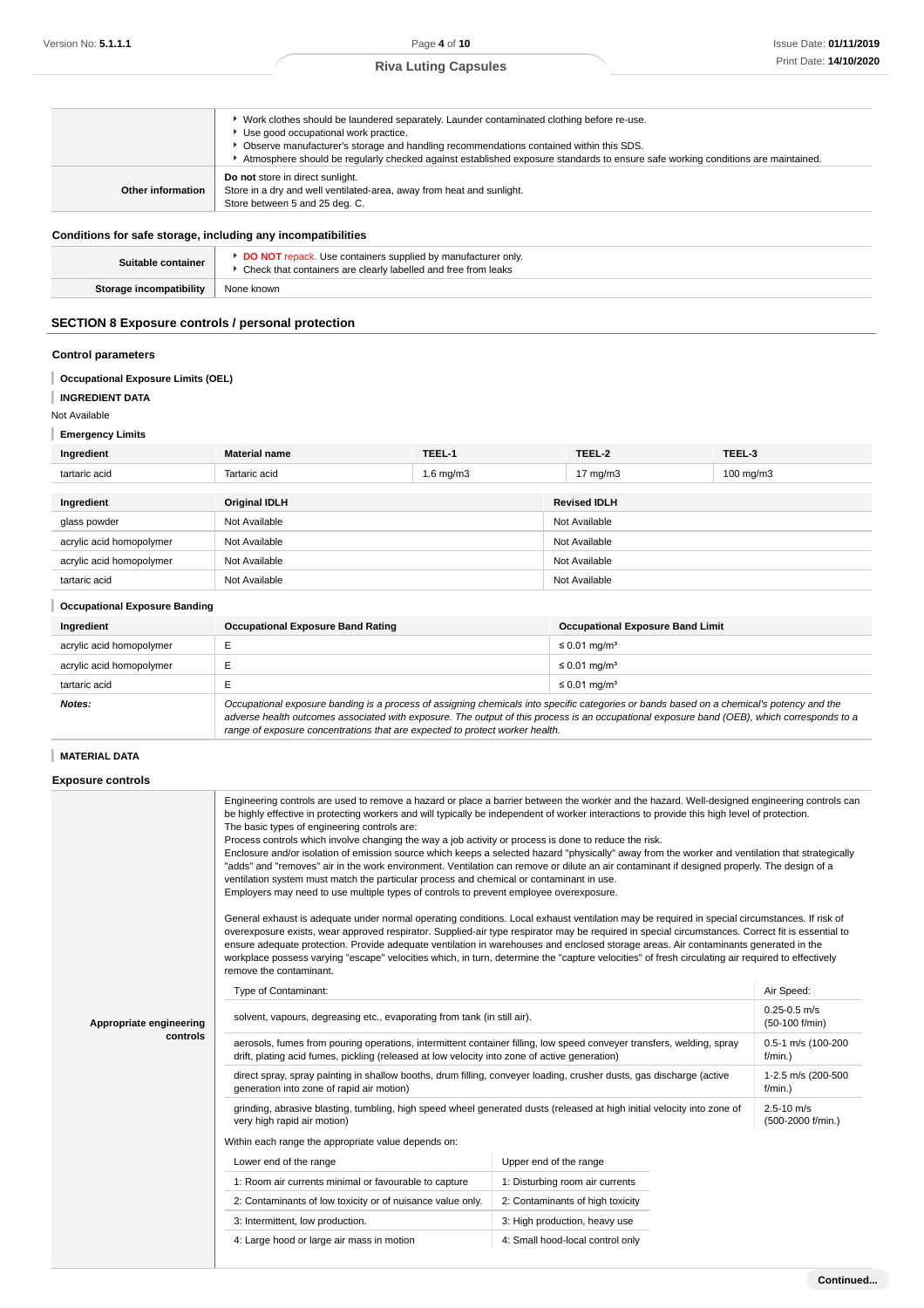|                            | Simple theory shows that air velocity falls rapidly with distance away from the opening of a simple extraction pipe. Velocity generally decreases<br>with the square of distance from the extraction point (in simple cases). Therefore the air speed at the extraction point should be adjusted,<br>accordingly, after reference to distance from the contaminating source. The air velocity at the extraction fan, for example, should be a minimum of<br>1-2 m/s (200-400 f/min) for extraction of solvents generated in a tank 2 meters distant from the extraction point. Other mechanical considerations,<br>producing performance deficits within the extraction apparatus, make it essential that theoretical air velocities are multiplied by factors of 10 or<br>more when extraction systems are installed or used.                                                                                                                                |
|----------------------------|---------------------------------------------------------------------------------------------------------------------------------------------------------------------------------------------------------------------------------------------------------------------------------------------------------------------------------------------------------------------------------------------------------------------------------------------------------------------------------------------------------------------------------------------------------------------------------------------------------------------------------------------------------------------------------------------------------------------------------------------------------------------------------------------------------------------------------------------------------------------------------------------------------------------------------------------------------------|
| <b>Personal protection</b> |                                                                                                                                                                                                                                                                                                                                                                                                                                                                                                                                                                                                                                                                                                                                                                                                                                                                                                                                                               |
| Eye and face protection    | Safety glasses with side shields.<br>Chemical goggles.<br>Contact lenses may pose a special hazard; soft contact lenses may absorb and concentrate irritants. A written policy document, describing<br>the wearing of lenses or restrictions on use, should be created for each workplace or task. This should include a review of lens absorption<br>and adsorption for the class of chemicals in use and an account of injury experience. Medical and first-aid personnel should be trained in<br>their removal and suitable equipment should be readily available. In the event of chemical exposure, begin eye irrigation immediately and<br>remove contact lens as soon as practicable. Lens should be removed at the first signs of eye redness or irritation - lens should be removed in<br>a clean environment only after workers have washed hands thoroughly. [CDC NIOSH Current Intelligence Bulletin 59], [AS/NZS 1336 or<br>national equivalent] |
| <b>Skin protection</b>     | See Hand protection below                                                                                                                                                                                                                                                                                                                                                                                                                                                                                                                                                                                                                                                                                                                                                                                                                                                                                                                                     |
| Hands/feet protection      | Rubber Gloves                                                                                                                                                                                                                                                                                                                                                                                                                                                                                                                                                                                                                                                                                                                                                                                                                                                                                                                                                 |
| <b>Body protection</b>     | See Other protection below                                                                                                                                                                                                                                                                                                                                                                                                                                                                                                                                                                                                                                                                                                                                                                                                                                                                                                                                    |
| Other protection           | • Overalls.<br>P.V.C apron.<br>▶ Barrier cream.<br>Skin cleansing cream.<br>Eye wash unit.                                                                                                                                                                                                                                                                                                                                                                                                                                                                                                                                                                                                                                                                                                                                                                                                                                                                    |

# **SECTION 9 Physical and chemical properties**

### **Information on basic physical and chemical properties**

| Appearance                                      | Smooth, pale-coloured paste with slightly characteristic odour, partially mixes with water. |                                            |                |
|-------------------------------------------------|---------------------------------------------------------------------------------------------|--------------------------------------------|----------------|
|                                                 |                                                                                             |                                            |                |
| <b>Physical state</b>                           | Non Slump Paste                                                                             | Relative density (Water = 1)               | Not Available  |
| Odour                                           | Not Available                                                                               | Partition coefficient n-octanol<br>/ water | Not Available  |
| <b>Odour threshold</b>                          | Not Available                                                                               | Auto-ignition temperature (°C)             | Not Available  |
| pH (as supplied)                                | Not Available                                                                               | <b>Decomposition temperature</b>           | Not Available  |
| Melting point / freezing point<br>(°C)          | Not Available                                                                               | Viscosity (cSt)                            | Not Available  |
| Initial boiling point and boiling<br>range (°C) | Not Available                                                                               | Molecular weight (g/mol)                   | Not Applicable |
| Flash point (°C)                                | Not Available                                                                               | <b>Taste</b>                               | Not Available  |
| <b>Evaporation rate</b>                         | Not Available                                                                               | <b>Explosive properties</b>                | Not Available  |
| Flammability                                    | Not Available                                                                               | <b>Oxidising properties</b>                | Not Available  |
| Upper Explosive Limit (%)                       | Not Available                                                                               | Surface Tension (dyn/cm or<br>$mN/m$ )     | Not Available  |
| Lower Explosive Limit (%)                       | Not Available                                                                               | <b>Volatile Component (%vol)</b>           | Not Available  |
| Vapour pressure (kPa)                           | Not Available                                                                               | Gas group                                  | Not Available  |
| Solubility in water                             | Partly miscible                                                                             | pH as a solution (1%)                      | Not Available  |
| Vapour density $(Air = 1)$                      | Not Available                                                                               | VOC g/L                                    | Not Available  |

# **SECTION 10 Stability and reactivity**

| Reactivity                                 | See section 7                                                             |
|--------------------------------------------|---------------------------------------------------------------------------|
| <b>Chemical stability</b>                  | Product is considered stable and hazardous polymerisation will not occur. |
| Possibility of hazardous<br>reactions      | See section 7                                                             |
| <b>Conditions to avoid</b>                 | See section 7                                                             |
| Incompatible materials                     | See section 7                                                             |
| <b>Hazardous decomposition</b><br>products | See section 5                                                             |

# **SECTION 11 Toxicological information**

**Inhaled**

Evidence shows, or practical experience predicts, that the material produces irritation of the respiratory system, in a substantial number of individuals, following inhalation. In contrast to most organs, the lung is able to respond to a chemical insult by first removing or neutralising the irritant and then repairing the damage. The repair process, which initially evolved to protect mammalian lungs from foreign matter and antigens,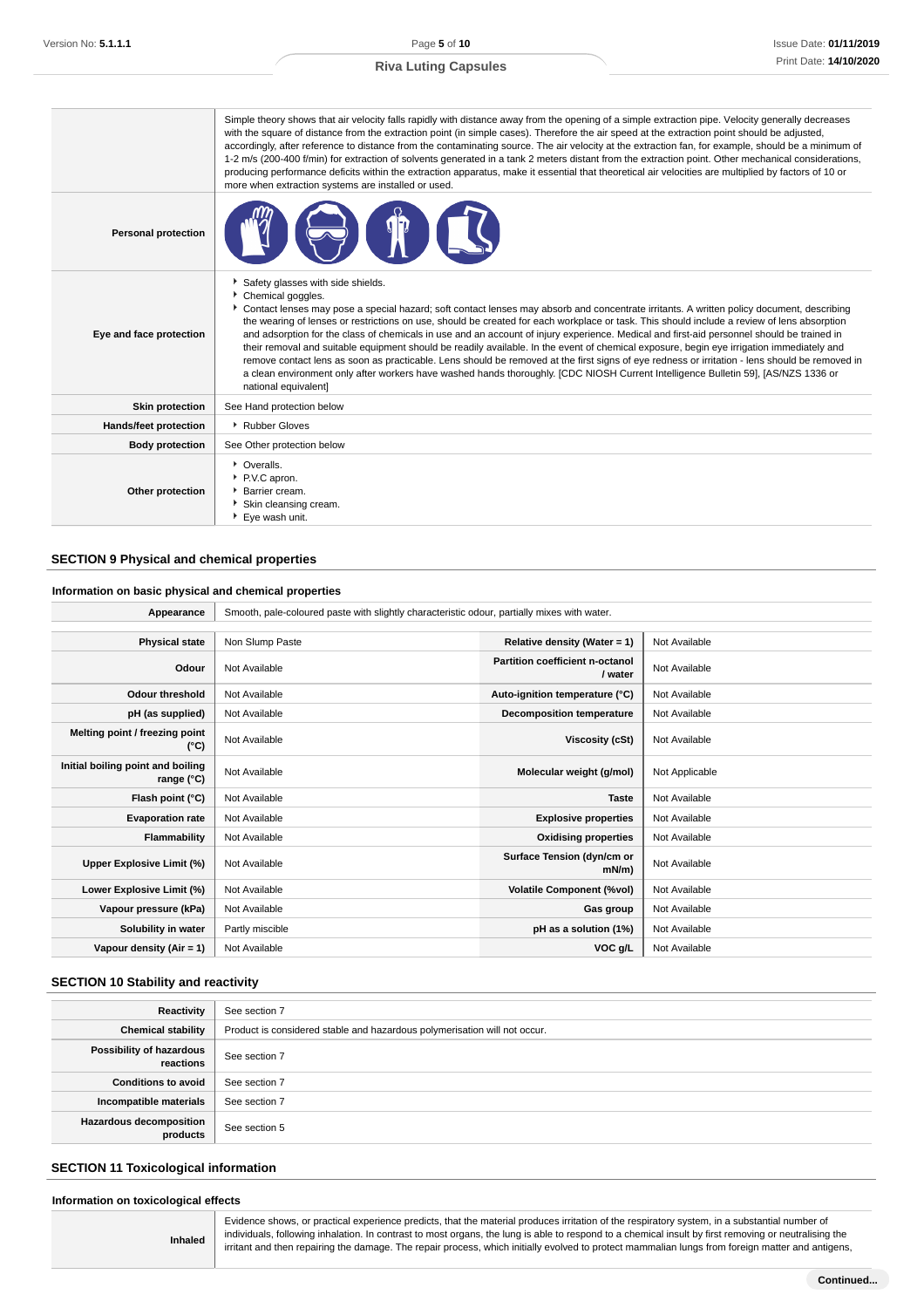|                             | may however, produce further lung damage resulting in the impairment of gas exchange, the primary function of the lungs. Respiratory tract<br>irritation often results in an inflammatory response involving the recruitment and activation of many cell types, mainly derived from the vascular<br>system.                                                                                                                                                                                                                                                                                                                                                                                                                                                                                                                                                                                                                                                                                                                                                                                                                                                                                                                                                                                                           |                                                       |  |
|-----------------------------|-----------------------------------------------------------------------------------------------------------------------------------------------------------------------------------------------------------------------------------------------------------------------------------------------------------------------------------------------------------------------------------------------------------------------------------------------------------------------------------------------------------------------------------------------------------------------------------------------------------------------------------------------------------------------------------------------------------------------------------------------------------------------------------------------------------------------------------------------------------------------------------------------------------------------------------------------------------------------------------------------------------------------------------------------------------------------------------------------------------------------------------------------------------------------------------------------------------------------------------------------------------------------------------------------------------------------|-------------------------------------------------------|--|
| Ingestion                   | Accidental ingestion of the material may be harmful; animal experiments indicate that ingestion of less than 150 gram may be fatal or may<br>produce serious damage to the health of the individual.                                                                                                                                                                                                                                                                                                                                                                                                                                                                                                                                                                                                                                                                                                                                                                                                                                                                                                                                                                                                                                                                                                                  |                                                       |  |
| <b>Skin Contact</b>         | Evidence exists, or practical experience predicts, that the material either produces inflammation of the skin in a substantial number of individuals<br>following direct contact, and/or produces significant inflammation when applied to the healthy intact skin of animals, for up to four hours, such<br>inflammation being present twenty-four hours or more after the end of the exposure period. Skin irritation may also be present after prolonged or<br>repeated exposure; this may result in a form of contact dermatitis (nonallergic). The dermatitis is often characterised by skin redness (erythema)<br>and swelling (oedema) which may progress to blistering (vesiculation), scaling and thickening of the epidermis. At the microscopic level there<br>may be intercellular oedema of the spongy layer of the skin (spongiosis) and intracellular oedema of the epidermis.<br>The material may accentuate any pre-existing dermatitis condition<br>Open cuts, abraded or irritated skin should not be exposed to this material<br>Entry into the blood-stream through, for example, cuts, abrasions, puncture wounds or lesions, may produce systemic injury with harmful effects.<br>Examine the skin prior to the use of the material and ensure that any external damage is suitably protected. |                                                       |  |
| Eye                         | Evidence exists, or practical experience predicts, that the material may cause eye irritation in a substantial number of individuals and/or may<br>produce significant ocular lesions which are present twenty-four hours or more after instillation into the eye(s) of experimental animals.<br>Repeated or prolonged eye contact may cause inflammation characterised by temporary redness (similar to windburn) of the conjunctiva<br>(conjunctivitis); temporary impairment of vision and/or other transient eye damage/ulceration may occur.                                                                                                                                                                                                                                                                                                                                                                                                                                                                                                                                                                                                                                                                                                                                                                     |                                                       |  |
| Chronic                     | Long-term exposure to respiratory irritants may result in disease of the airways involving difficult breathing and related systemic problems.<br>Limited evidence suggests that repeated or long-term occupational exposure may produce cumulative health effects involving organs or<br>biochemical systems.                                                                                                                                                                                                                                                                                                                                                                                                                                                                                                                                                                                                                                                                                                                                                                                                                                                                                                                                                                                                         |                                                       |  |
|                             | <b>TOXICITY</b>                                                                                                                                                                                                                                                                                                                                                                                                                                                                                                                                                                                                                                                                                                                                                                                                                                                                                                                                                                                                                                                                                                                                                                                                                                                                                                       | <b>IRRITATION</b>                                     |  |
| <b>Riva Luting Capsules</b> | Not Available                                                                                                                                                                                                                                                                                                                                                                                                                                                                                                                                                                                                                                                                                                                                                                                                                                                                                                                                                                                                                                                                                                                                                                                                                                                                                                         | Not Available                                         |  |
|                             | <b>TOXICITY</b>                                                                                                                                                                                                                                                                                                                                                                                                                                                                                                                                                                                                                                                                                                                                                                                                                                                                                                                                                                                                                                                                                                                                                                                                                                                                                                       | <b>IRRITATION</b>                                     |  |
| glass powder                | Not Available                                                                                                                                                                                                                                                                                                                                                                                                                                                                                                                                                                                                                                                                                                                                                                                                                                                                                                                                                                                                                                                                                                                                                                                                                                                                                                         | Not Available                                         |  |
|                             | <b>TOXICITY</b>                                                                                                                                                                                                                                                                                                                                                                                                                                                                                                                                                                                                                                                                                                                                                                                                                                                                                                                                                                                                                                                                                                                                                                                                                                                                                                       | <b>IRRITATION</b>                                     |  |
| acrylic acid homopolymer    | Not Available                                                                                                                                                                                                                                                                                                                                                                                                                                                                                                                                                                                                                                                                                                                                                                                                                                                                                                                                                                                                                                                                                                                                                                                                                                                                                                         | Eye: adverse effect observed (irreversible damage)[1] |  |
|                             |                                                                                                                                                                                                                                                                                                                                                                                                                                                                                                                                                                                                                                                                                                                                                                                                                                                                                                                                                                                                                                                                                                                                                                                                                                                                                                                       | Skin: no adverse effect observed (not irritating)[1]  |  |
|                             | <b>TOXICITY</b>                                                                                                                                                                                                                                                                                                                                                                                                                                                                                                                                                                                                                                                                                                                                                                                                                                                                                                                                                                                                                                                                                                                                                                                                                                                                                                       | <b>IRRITATION</b>                                     |  |
| acrylic acid homopolymer    | Not Available                                                                                                                                                                                                                                                                                                                                                                                                                                                                                                                                                                                                                                                                                                                                                                                                                                                                                                                                                                                                                                                                                                                                                                                                                                                                                                         | Eye: adverse effect observed (irreversible damage)[1] |  |
|                             |                                                                                                                                                                                                                                                                                                                                                                                                                                                                                                                                                                                                                                                                                                                                                                                                                                                                                                                                                                                                                                                                                                                                                                                                                                                                                                                       | Skin: no adverse effect observed (not irritating)[1]  |  |
|                             | <b>TOXICITY</b>                                                                                                                                                                                                                                                                                                                                                                                                                                                                                                                                                                                                                                                                                                                                                                                                                                                                                                                                                                                                                                                                                                                                                                                                                                                                                                       | <b>IRRITATION</b>                                     |  |
| tartaric acid               | 5000 mg/kg[2]                                                                                                                                                                                                                                                                                                                                                                                                                                                                                                                                                                                                                                                                                                                                                                                                                                                                                                                                                                                                                                                                                                                                                                                                                                                                                                         | Not Available                                         |  |
| Legend:                     | 1. Value obtained from Europe ECHA Registered Substances - Acute toxicity 2.* Value obtained from manufacturer's SDS. Unless otherwise<br>specified data extracted from RTECS - Register of Toxic Effect of chemical Substances                                                                                                                                                                                                                                                                                                                                                                                                                                                                                                                                                                                                                                                                                                                                                                                                                                                                                                                                                                                                                                                                                       |                                                       |  |
|                             |                                                                                                                                                                                                                                                                                                                                                                                                                                                                                                                                                                                                                                                                                                                                                                                                                                                                                                                                                                                                                                                                                                                                                                                                                                                                                                                       |                                                       |  |
| glass powder                | No significant acute toxicological data identified in literature search.                                                                                                                                                                                                                                                                                                                                                                                                                                                                                                                                                                                                                                                                                                                                                                                                                                                                                                                                                                                                                                                                                                                                                                                                                                              |                                                       |  |
|                             | المغالمات والمسالة المستور المالحات المالية والمستورة والمستورة والمسالحات والمستلف والمنافذ                                                                                                                                                                                                                                                                                                                                                                                                                                                                                                                                                                                                                                                                                                                                                                                                                                                                                                                                                                                                                                                                                                                                                                                                                          |                                                       |  |

| giass powuci<br><u>TWO Significant acute toxicological data luentified in literature search.</u><br>for simple alpha-hydroxy carboxylic acids and their salts:<br>The US Food and Drug Administration (FDA) received a total of 114 adverse dermatologic experience reports for alpha-hydroxy acids (AHA)-<br>containing skin care products between 1992 and February 2004, with the maximum number in 1994. The reported adverse experiences included<br>burning (45), dermatitis or rash (35), swelling (29), pigmentary changes (15), blisters or welts (14), skin peeling (13), itching (12), irritation or<br>tenderness (8), chemical burns (6), and increased sunburn (3). The frequency of such reports for skin exfoliating products that contain AHAs has<br>been considerably lower in subsequent years. The more serious adverse reactions appear to occur most often with products that cause the<br>greatest degree of exfoliation, such as "skin peelers."<br>Various studies confirmed previous industry studies indicating that applying AHAs to the skin results in increased UV sensitivity. After four weeks<br>of AHA application, volunteers' sensitivity to skin reddening produced by UV increased by 18 percent. Similarly, the volunteers' sensitivity to<br>UV-induced cellular damage doubled, on average, with considerable differences among individuals. Topical glycolic acid enhances photodamage<br>by ultraviolet light.<br>However, the studies also indicated that this increase in sensitivity is reversible and does not last long after discontinuing use of the AHA cream.<br>One week after the treatments were halted, researchers found no significant differences in UV sensitivity among the various skin sites.<br>Most AHAs are physiologic, natural, and non-toxic substances. All members of the group promote normal keratinization and desquamation.<br>Those with multiple hydroxyl groups are moisturizing antioxidants, and are especially gentle for sensitive skin.<br>The studies did not identify exactly how AHAs bring about the increased UV sensitivity, although the effects did not appear to involve dramatic<br><b>TARTARIC ACID</b><br>increases in UV-induced damage to DNA in the skin.<br>Previous FDA studies have indicated that a cosmetic-type cream base caused an AHA to penetrate more deeply into the skin when compared to<br>an AHA solution without the usual cosmetic ingredients. However, further studies will be needed to learn how much, if at all, those cosmetic-type<br>ingredients influence the AHA-related effects on UV sensitivity.<br>The toxicology of simple alpha hydroxy carboxylic acids cluster is characterised by five compounds sharing the functional group defining the<br>cluster name<br>Experimental data available for members of the simple alpha-hydroxy carboxylic acids indicate a low acute, repeated-dose, reproductive and<br>developmental toxicity.<br>The simple alpha hydroxy carboxylic acids are eye and skin irritants but are not expected to be skin sensitisers.<br>Genotoxicity test data for two cluster members and a cancer bioassay for the calcium salt of propanoic acid, 2-hydroxy-yielded negative results<br>and all other cluster members are considered to have little or no mutagenic or carcinogenic potential.<br>Acute oral toxicity of propanoic acid, 2-hydroxy- (2S)- (79-33-4) and propanoic acid, 2-hydroxy- (50-21-5) are low. The repeated-dose and<br>developmental toxicity of the three tested simple alpha -hydroxy carboxylic acids is low. In EPA's High Production Volume Program, reproductive<br>toxicity testing for propanoic acid, 2-hydroxy- (50-21-5) was deemed unnecessary because it is a normal component of human intermediary<br>metabolism. Reproductive toxicity of acetic acid, 2-hydroxy- (79-14-1) has been tested and was found to be low. Low reproductive toxicity of the |  |
|---------------------------------------------------------------------------------------------------------------------------------------------------------------------------------------------------------------------------------------------------------------------------------------------------------------------------------------------------------------------------------------------------------------------------------------------------------------------------------------------------------------------------------------------------------------------------------------------------------------------------------------------------------------------------------------------------------------------------------------------------------------------------------------------------------------------------------------------------------------------------------------------------------------------------------------------------------------------------------------------------------------------------------------------------------------------------------------------------------------------------------------------------------------------------------------------------------------------------------------------------------------------------------------------------------------------------------------------------------------------------------------------------------------------------------------------------------------------------------------------------------------------------------------------------------------------------------------------------------------------------------------------------------------------------------------------------------------------------------------------------------------------------------------------------------------------------------------------------------------------------------------------------------------------------------------------------------------------------------------------------------------------------------------------------------------------------------------------------------------------------------------------------------------------------------------------------------------------------------------------------------------------------------------------------------------------------------------------------------------------------------------------------------------------------------------------------------------------------------------------------------------------------------------------------------------------------------------------------------------------------------------------------------------------------------------------------------------------------------------------------------------------------------------------------------------------------------------------------------------------------------------------------------------------------------------------------------------------------------------------------------------------------------------------------------------------------------------------------------------------------------------------------------------------------------------------------------------------------------------------------------------------------------------------------------------------------------------------------------------------------------------------------------------------------------------------------------------------------------------------------------------------------------------------------------------------------------------------------------------------------------------------------------------------------------------------------------------------------------------------------------------------------------------------------------------------------------------------------------------------------------------------------------------------------------------------------------------|--|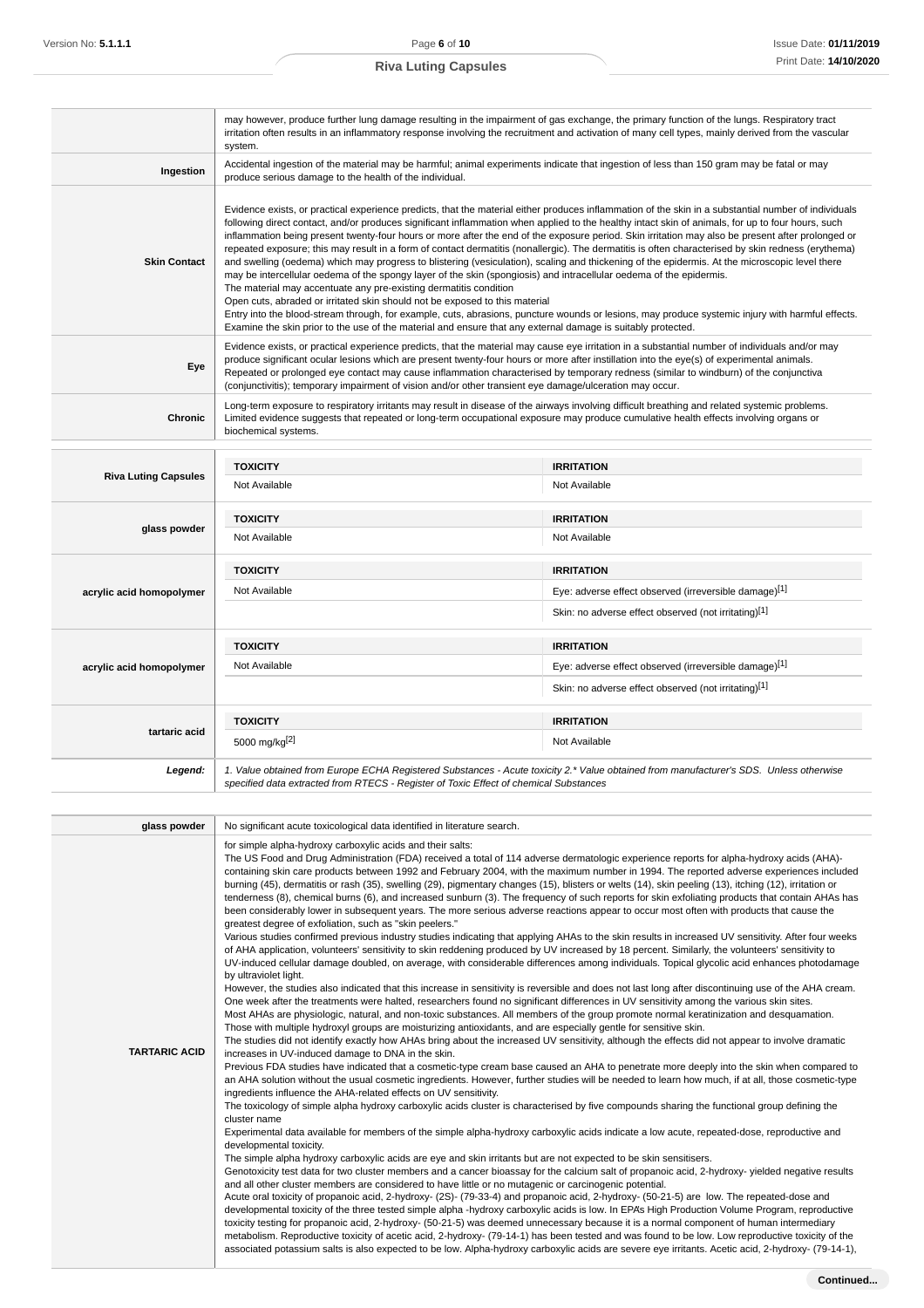| <b>ACRYLIC ACID</b><br><b>HOMOPOLYMER &amp; TARTARIC</b><br><b>ACID</b> | propanoic acid, 2-hydroxy- (2S)- (79-33-4) and propanoic acid, 2-hydroxy- (50-21-5) all produced positive skin irritation in rabbits. The members<br>of this cluster are not expected to be skin sensitisers based on negative results in guinea pigs for both acetic acid, 2-hydroxy- (79-14-1) and<br>propanoic acid, 2-hydroxy- (2S)- (79-33-4). Genotoxicity data for acetic acid, 2-hydroxy-(79-14-1) and propanoic acid, 2-hydroxy- (50-21-5) are<br>negative, indicating that none of the cluster members are expected to be genotoxic. A 2-year drinking water study of the calcium salt of propanoic<br>acid, 2-hydroxy- (50-21-5) in rats showed no evidence of carcinogenicity. An expert judgment based on mechanism-based structure-activity<br>relationship considerations indicate little or no carcinogenic potential for any of the cluster members due to expected rapid metabolism/excretion<br>and lack of genotoxic structural alert. This judgment is supported by the negative cancer and mutagenicity data for propanoic acid, 2-<br>hydroxy- (50-21-5), which is considered a reasonable analogue to the rest of the cluster.<br>Some products containing alpha-hydroxy acids (AHAs) have been marketed for uses such as treating acne, removing scars, and lightening<br>discolorations. Among these are some products marketed as "skin peelers," which may contain relatively high concentrations of AHAs or other<br>acids and are designed to remove the outer layer of the skin<br>Convulsions, haemorrhage recorded.<br>Asthma-like symptoms may continue for months or even years after exposure to the material ceases. This may be due to a non-allergenic<br>condition known as reactive airways dysfunction syndrome (RADS) which can occur following exposure to high levels of highly irritating<br>compound. Key criteria for the diagnosis of RADS include the absence of preceding respiratory disease, in a non-atopic individual, with abrupt<br>onset of persistent asthma-like symptoms within minutes to hours of a documented exposure to the irritant. A reversible airflow pattern, on<br>spirometry, with the presence of moderate to severe bronchial hyperreactivity on methacholine challenge testing and the lack of minimal<br>lymphocytic inflammation, without eosinophilia, have also been included in the criteria for diagnosis of RADS. RADS (or asthma) following an<br>irritating inhalation is an infrequent disorder with rates related to the concentration of and duration of exposure to the irritating substance.<br>Industrial bronchitis, on the other hand, is a disorder that occurs as result of exposure due to high concentrations of irritating substance (often<br>particulate in nature) and is completely reversible after exposure ceases. The disorder is characterised by dyspnea, cough and mucus                                                                                                                                                                                                                                                                                                                                                                                                                                                                                                                                                                                                                                                                                                                                                                                                                                                                                                                                                                                                                                                                                                                                                                                                                                                                                                                                                                                                                                                                                                                                                                                                                                                                                                                                                                                                                                                                                                                                                                                                                                                                                                                                                                                                                                                                                                                                                                                                                                                                                                                                                                                                                                                                                                                                                                                                                                                                                                                                                                                                                                                                                                                                                                                                                                                                                                                                                                                                                                                                                                                                                                                                          |   |  |
|-------------------------------------------------------------------------|-------------------------------------------------------------------------------------------------------------------------------------------------------------------------------------------------------------------------------------------------------------------------------------------------------------------------------------------------------------------------------------------------------------------------------------------------------------------------------------------------------------------------------------------------------------------------------------------------------------------------------------------------------------------------------------------------------------------------------------------------------------------------------------------------------------------------------------------------------------------------------------------------------------------------------------------------------------------------------------------------------------------------------------------------------------------------------------------------------------------------------------------------------------------------------------------------------------------------------------------------------------------------------------------------------------------------------------------------------------------------------------------------------------------------------------------------------------------------------------------------------------------------------------------------------------------------------------------------------------------------------------------------------------------------------------------------------------------------------------------------------------------------------------------------------------------------------------------------------------------------------------------------------------------------------------------------------------------------------------------------------------------------------------------------------------------------------------------------------------------------------------------------------------------------------------------------------------------------------------------------------------------------------------------------------------------------------------------------------------------------------------------------------------------------------------------------------------------------------------------------------------------------------------------------------------------------------------------------------------------------------------------------------------------------------------------------------------------------------------------------------------------------------------------------------------------------------------------------------------------------------------------------------------------------------------------------------------------------------------------------------------------------------------------------------------------------------------------------------------------------------------------------------------------------------------------------------------------------------------------------------------------------------------------------------------------------------------------------------------------------------------------------------------------------------------------------------------------------------------------------------------------------------------------------------------------------------------------------------------------------------------------------------------------------------------------------------------------------------------------------------------------------------------------------------------------------------------------------------------------------------------------------------------------------------------------------------------------------------------------------------------------------------------------------------------------------------------------------------------------------------------------------------------------------------------------------------------------------------------------------------------------------------------------------------------------------------------------------------------------------------------------------------------------------------------------------------------------------------------------------------------------------------------------------------------------------------------------------------------------------------------------------------------------------------------------------------------------------------------------------------------------------------------------------------------------------------------------------------------------------------------------------------------------------------------------------------------------------------------------------------------------------------------------------------------------------------------------------------------------------------------------------------------------------------------------------------------------------------------------------------------------------------------------------------------------------------------------------------------------------------------------------------------------------------------------------------------------------------------------------------------------------------------------------------------------------------------------------------------------------------------------------------------------------------------------------------------------------------------------------------------------------------------------------------------------------------------------------------------------------------------------------------------------------------------------------------------------------------------------------------------------------------------------------------------------------------------------------------------------------------------------------------------------------------------------------------------------------------------------------------------------------------------------------------------------------------------------------------------------------------------------------------------------------------------------------------------------------------------------------|---|--|
| <b>ACRYLIC ACID</b><br><b>HOMOPOLYMER</b>                               | production.<br>Polycarboxylates are of low toxicity by all exposure routes examined.<br>Homopolymers(P-AA) are of low acute toxicity to the rat (LD50 > 5 g/kg bw/d) and are not irritating to the rabbit's skin and, at the most, slightly<br>irritating to the eye. Further P-AA has no sensitising potential.<br>The adverse effect after repeated inhalation dosing (91-d/rat) was a mild, reversible pulmonary irritation. This effect is considered as not<br>substance related owing to the physical property of the respirable dust, which caused local and not systemic lung effects.<br>There was neither evidence for a genotoxic potential of PAA using a variety of genetic endpoints in-vitro and in-vivo, nor for developmental<br>toxicity or reprotoxicity in the rat. Based upon the available data, it is considered that exposure to polycarboxylates does not imply any<br>particular hazard to humans<br>The Cosmetic Ingredient Review (CIR) Expert Panel noted that these crosslinked alkyl acrylates are macromolecules that are not expected to<br>pass through the stratum corneum of the skin, so significant dermal absorption is not expected. Therefore, topically applied cosmetics are not<br>expected to result in systemic or reproductive and developmental toxicity or to have genotoxic or carcinogenic effects upon use.<br>The Panel noted that cosmetic products containing these ingredients are reportedly used around the eyes, on the lips, and on other mucous<br>membranes. Thus, crosslinked alkyl acrylates could be absorbed systemically through the relatively moist, n stratum cornea of the conjunctiva,<br>lips, and other mucous membranes, and through ingestion when applied to the lips. However, the Panel noted that any absorption through healthy<br>intact mucous membranes is likely to be not significant, primarily because of the relatively large molecular sizes. Furthermore, the chemically<br>inert nature of the polymers precludes degradation to smaller absorbable species.<br>Absorption of the polymers and their residual monomers in cosmetic products also would be limited after application to the lips or eye area based<br>on the relatively small fractions of the applied products that might be inadvertently ingested or make direct contact with the conjunctiva.<br>The Carbomers (Carbopols) are synthetic, high molecular weight, nonlinear polymers of acrylic acid, cross-linked with a polyalkenyl polyether.<br>The Carbomer polymers are used in cosmetics and emulsifying agents at concentrations up to 50%. Acute oral animal studies showed that<br>Carbomers-910, -934, -934P, -940, and -941 have low toxicities when ingested. Rabbits showed minimal skin irritation and zero to moderate eye<br>irritation when tested with Carbomers-910 and -934. Subchronic feeding of rats and dogs with Carbomer-934 in the diet resulted in lower than<br>normal body weights, but no pathological changes were observed. Dogs chronically fed Carbomer-934P manifested gastrointestinal irritation and<br>marked pigment deposition within Kupffer cells of the liver. Clinical studies with Carbomers showed that these polymers have low potential for<br>skin irritation and sensitization at concentrations up to 100%. Carbomer-934 demonstrated low potential for phototoxicity and photo-contact<br>allergenicity. On the basis of the available information presented and as qualified in the report, it is concluded that the Carbomers are safe as<br>cosmetic ingredients.<br>Little toxicity data is available for acrylic crosspolymers; the acute dermal and oral toxicity data that were found indicated that these ingredients<br>are not very toxic. The little genotoxicity data that were available reported negative results in Ames tests. Carcinogenicity data were not found in<br>the published literature for the polymers, but data were available for the monomers.<br>In an alternative method study, acrylates/vinyl neodecanoate crosspolymer was predicted to be a non-irritant. The non-human studies reported<br>no to slight irritation with undiluted and weak sensitization with 2% aq., acrylates/C10-30 alkyl acrylate crosspolymer, no irritation with acrylates<br>crosspolymer at 30% in olive oil, and no irritation or sensitization with sodium acrylates crosspolymer-2 (concentration not specified). Mostly,<br>human testing with undiluted acrylates/C10-30 alkyl acrylate crosspolymer, acrylates crosspolymer, and acrylates/ethylhexyl acrylate<br>crosspolymer, up to 2.5% aq. acrylates/vinyl isodecanoate crosspolymer, 1% aq. dilutions of formulations containing 2% acrylates/vinyl<br>neodecanoate crosspolymer, and formulations containing up to 2.6% lauryl methacrylate/glycol dimethacrylate crosspolymers do not indicate any<br>dermal irritation or sensitization. The only exception was a weak irritant response noted during an intensified Shelanski human repeated insult<br>patch test (HRIPT) with undiluted acrylates/C10-30 alkyl acrylate crosspolymer.<br>Alternative test methods for ocular irritation indicated that acrylates/vinyl isodecanoate crosspolymer and a formulation containing 1% lauryl<br>methacrylate/glycol dimethacrylate crosspolymer are not likely ocular irritants. In studies using rabbits, undiluted acrylates/C10-30 alkyl acrylate<br>crosspolymer produced minimal to moderate irritation, and it was considered a borderline irritant in unrinsed rabbit eyes. Acrylates crosspolymer,<br>at 50% in olive oil, and sodium acrylates crosspolymer-2 did not appear to be ocular irritants in rabbit eyes. Two different risk assessments<br>evaluating the carcinogenic endpoint for benzene that may be present in acrylates/ C10-30 alkyl acrylates crosspolymer resulted in different<br>lifetime risk. One found that the risk was within the range associated with a 10exp 6 cancer risk, while the other reported a 20-fold greater risk.<br>Final Safety Assessment: Crosslinked Alkyl Acrylates as Used in Cosmetics. Nov 2011<br>Cosmetic Ingredient Review (CIR) Expert Panel<br>http://ntp.niehs.nih.gov/ntp/roc/nominations/2013/publiccomm/attachmentcir_508.pdf<br>The substance is classified by IARC as Group 3:<br><b>NOT</b> classifiable as to its carcinogenicity to humans.<br>Evidence of carcinogenicity may be inadequate or limited in animal testing. |   |  |
| <b>Acute Toxicity</b>                                                   | ✔<br>Carcinogenicity                                                                                                                                                                                                                                                                                                                                                                                                                                                                                                                                                                                                                                                                                                                                                                                                                                                                                                                                                                                                                                                                                                                                                                                                                                                                                                                                                                                                                                                                                                                                                                                                                                                                                                                                                                                                                                                                                                                                                                                                                                                                                                                                                                                                                                                                                                                                                                                                                                                                                                                                                                                                                                                                                                                                                                                                                                                                                                                                                                                                                                                                                                                                                                                                                                                                                                                                                                                                                                                                                                                                                                                                                                                                                                                                                                                                                                                                                                                                                                                                                                                                                                                                                                                                                                                                                                                                                                                                                                                                                                                                                                                                                                                                                                                                                                                                                                                                                                                                                                                                                                                                                                                                                                                                                                                                                                                                                                                                                                                                                                                                                                                                                                                                                                                                                                                                                                                                                                                                                                                                                                                                                                                                                                                                                                                                                                                                                                                                                                                                            | × |  |
| <b>Skin Irritation/Corrosion</b>                                        | ✔<br><b>Reproductivity</b>                                                                                                                                                                                                                                                                                                                                                                                                                                                                                                                                                                                                                                                                                                                                                                                                                                                                                                                                                                                                                                                                                                                                                                                                                                                                                                                                                                                                                                                                                                                                                                                                                                                                                                                                                                                                                                                                                                                                                                                                                                                                                                                                                                                                                                                                                                                                                                                                                                                                                                                                                                                                                                                                                                                                                                                                                                                                                                                                                                                                                                                                                                                                                                                                                                                                                                                                                                                                                                                                                                                                                                                                                                                                                                                                                                                                                                                                                                                                                                                                                                                                                                                                                                                                                                                                                                                                                                                                                                                                                                                                                                                                                                                                                                                                                                                                                                                                                                                                                                                                                                                                                                                                                                                                                                                                                                                                                                                                                                                                                                                                                                                                                                                                                                                                                                                                                                                                                                                                                                                                                                                                                                                                                                                                                                                                                                                                                                                                                                                                      | × |  |
| <b>Serious Eye Damage/Irritation</b>                                    | ✔<br><b>STOT - Single Exposure</b>                                                                                                                                                                                                                                                                                                                                                                                                                                                                                                                                                                                                                                                                                                                                                                                                                                                                                                                                                                                                                                                                                                                                                                                                                                                                                                                                                                                                                                                                                                                                                                                                                                                                                                                                                                                                                                                                                                                                                                                                                                                                                                                                                                                                                                                                                                                                                                                                                                                                                                                                                                                                                                                                                                                                                                                                                                                                                                                                                                                                                                                                                                                                                                                                                                                                                                                                                                                                                                                                                                                                                                                                                                                                                                                                                                                                                                                                                                                                                                                                                                                                                                                                                                                                                                                                                                                                                                                                                                                                                                                                                                                                                                                                                                                                                                                                                                                                                                                                                                                                                                                                                                                                                                                                                                                                                                                                                                                                                                                                                                                                                                                                                                                                                                                                                                                                                                                                                                                                                                                                                                                                                                                                                                                                                                                                                                                                                                                                                                                              | ✔ |  |
| <b>Respiratory or Skin</b><br>sensitisation                             | ×<br>×<br><b>STOT - Repeated Exposure</b>                                                                                                                                                                                                                                                                                                                                                                                                                                                                                                                                                                                                                                                                                                                                                                                                                                                                                                                                                                                                                                                                                                                                                                                                                                                                                                                                                                                                                                                                                                                                                                                                                                                                                                                                                                                                                                                                                                                                                                                                                                                                                                                                                                                                                                                                                                                                                                                                                                                                                                                                                                                                                                                                                                                                                                                                                                                                                                                                                                                                                                                                                                                                                                                                                                                                                                                                                                                                                                                                                                                                                                                                                                                                                                                                                                                                                                                                                                                                                                                                                                                                                                                                                                                                                                                                                                                                                                                                                                                                                                                                                                                                                                                                                                                                                                                                                                                                                                                                                                                                                                                                                                                                                                                                                                                                                                                                                                                                                                                                                                                                                                                                                                                                                                                                                                                                                                                                                                                                                                                                                                                                                                                                                                                                                                                                                                                                                                                                                                                       |   |  |
| <b>Mutagenicity</b>                                                     | ×<br><b>Aspiration Hazard</b>                                                                                                                                                                                                                                                                                                                                                                                                                                                                                                                                                                                                                                                                                                                                                                                                                                                                                                                                                                                                                                                                                                                                                                                                                                                                                                                                                                                                                                                                                                                                                                                                                                                                                                                                                                                                                                                                                                                                                                                                                                                                                                                                                                                                                                                                                                                                                                                                                                                                                                                                                                                                                                                                                                                                                                                                                                                                                                                                                                                                                                                                                                                                                                                                                                                                                                                                                                                                                                                                                                                                                                                                                                                                                                                                                                                                                                                                                                                                                                                                                                                                                                                                                                                                                                                                                                                                                                                                                                                                                                                                                                                                                                                                                                                                                                                                                                                                                                                                                                                                                                                                                                                                                                                                                                                                                                                                                                                                                                                                                                                                                                                                                                                                                                                                                                                                                                                                                                                                                                                                                                                                                                                                                                                                                                                                                                                                                                                                                                                                   | × |  |

Legend:  $\mathsf{X}$  – Data either not available or does not fill the criteria for classification

– Data available to make classification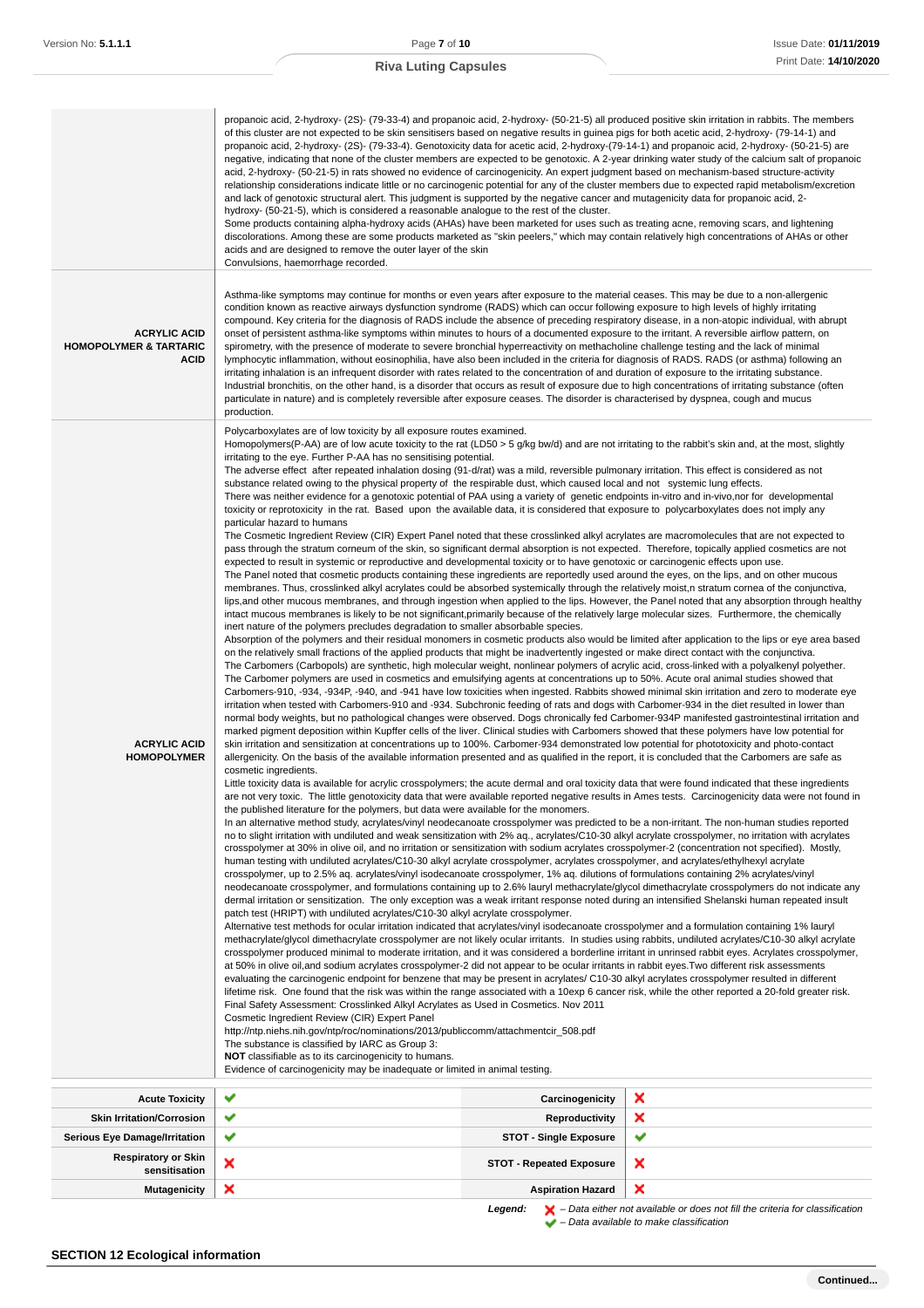|                                                                                                                                                                      |                           | <b>Riva Luting Capsules</b>                                                                                                                                                                                                                    |                                                                |                  | Print Date: 14/10/202      |                  |
|----------------------------------------------------------------------------------------------------------------------------------------------------------------------|---------------------------|------------------------------------------------------------------------------------------------------------------------------------------------------------------------------------------------------------------------------------------------|----------------------------------------------------------------|------------------|----------------------------|------------------|
|                                                                                                                                                                      |                           |                                                                                                                                                                                                                                                |                                                                |                  |                            |                  |
| <b>Toxicity</b>                                                                                                                                                      |                           |                                                                                                                                                                                                                                                |                                                                |                  |                            |                  |
|                                                                                                                                                                      | Endpoint                  | <b>Test Duration (hr)</b>                                                                                                                                                                                                                      | <b>Species</b>                                                 |                  | Value                      | <b>Source</b>    |
| <b>Riva Luting Capsules</b>                                                                                                                                          | Not<br>Available          | Not Available                                                                                                                                                                                                                                  | Not Available                                                  |                  | Not<br>Available           | Not<br>Available |
|                                                                                                                                                                      | Endpoint                  | <b>Test Duration (hr)</b>                                                                                                                                                                                                                      | <b>Species</b>                                                 |                  | Value                      | Source           |
| glass powder                                                                                                                                                         | Not<br>Available          | Not Available                                                                                                                                                                                                                                  | Not Available                                                  |                  | Not<br>Available           | Not<br>Available |
|                                                                                                                                                                      | Endpoint                  | <b>Test Duration (hr)</b>                                                                                                                                                                                                                      | <b>Species</b>                                                 |                  | Value                      | Source           |
|                                                                                                                                                                      | <b>LC50</b>               | 96                                                                                                                                                                                                                                             | Fish                                                           |                  | 27mg/L                     | $\overline{c}$   |
| acrylic acid homopolymer                                                                                                                                             | EC50                      | 48                                                                                                                                                                                                                                             | Crustacea                                                      |                  | 47mg/L                     | $\overline{c}$   |
|                                                                                                                                                                      | EC50                      | 72                                                                                                                                                                                                                                             | Algae or other aquatic plants                                  |                  | $0.75$ mg/L                | $\overline{2}$   |
|                                                                                                                                                                      | <b>NOEC</b>               | 72                                                                                                                                                                                                                                             | Algae or other aquatic plants                                  |                  | $0.03$ mg/L                | $\sqrt{2}$       |
|                                                                                                                                                                      | Endpoint                  | <b>Test Duration (hr)</b>                                                                                                                                                                                                                      | <b>Species</b>                                                 |                  | Value                      | <b>Source</b>    |
|                                                                                                                                                                      | <b>LC50</b>               | 96                                                                                                                                                                                                                                             | Fish                                                           |                  | 27mg/L                     | $\overline{c}$   |
|                                                                                                                                                                      | EC50                      | 48                                                                                                                                                                                                                                             | Crustacea                                                      |                  |                            | $\overline{c}$   |
| acrylic acid homopolymer                                                                                                                                             | EC50                      | 72                                                                                                                                                                                                                                             |                                                                |                  | 47mg/L                     | $\sqrt{2}$       |
|                                                                                                                                                                      | <b>NOEC</b>               | 72                                                                                                                                                                                                                                             | Algae or other aquatic plants<br>Algae or other aquatic plants |                  | $0.75$ mg/L<br>$0.03$ mg/L | $\overline{2}$   |
|                                                                                                                                                                      |                           |                                                                                                                                                                                                                                                |                                                                |                  |                            |                  |
|                                                                                                                                                                      | Endpoint                  | <b>Test Duration (hr)</b>                                                                                                                                                                                                                      | <b>Species</b>                                                 |                  | Value                      | Source           |
|                                                                                                                                                                      | <b>LC50</b>               | 96                                                                                                                                                                                                                                             | Fish                                                           |                  | $>100$ mg/L                | 2                |
| tartaric acid                                                                                                                                                        | EC50                      | 48                                                                                                                                                                                                                                             | Crustacea                                                      |                  | 93.313mg/L                 | $\overline{c}$   |
|                                                                                                                                                                      |                           |                                                                                                                                                                                                                                                | Algae or other aquatic plants                                  |                  | 51.404mg/L                 | $\overline{c}$   |
|                                                                                                                                                                      | EC50                      | 72                                                                                                                                                                                                                                             |                                                                |                  |                            |                  |
|                                                                                                                                                                      | EC <sub>0</sub>           | 32                                                                                                                                                                                                                                             | Crustacea                                                      |                  | 135mg/L                    | $\sqrt{2}$       |
| Legend:                                                                                                                                                              | <b>NOEC</b>               | 72<br>Extracted from 1. IUCLID Toxicity Data 2. Europe ECHA Registered Substances - Ecotoxicological Information - Aquatic Toxicity 3. EPIWIN Suite                                                                                            | Algae or other aquatic plants                                  |                  | 3.125mg/L                  | $\overline{2}$   |
| <b>DO NOT</b> discharge into sewer or waterways.                                                                                                                     |                           | V3.12 (QSAR) - Aquatic Toxicity Data (Estimated) 4. US EPA, Ecotox database - Aquatic Toxicity Data 5. ECETOC Aquatic Hazard Assessment<br>Data 6. NITE (Japan) - Bioconcentration Data 7. METI (Japan) - Bioconcentration Data 8. Vendor Data |                                                                |                  |                            |                  |
|                                                                                                                                                                      |                           |                                                                                                                                                                                                                                                |                                                                |                  |                            |                  |
| Ingredient                                                                                                                                                           | Persistence: Water/Soil   |                                                                                                                                                                                                                                                |                                                                | Persistence: Air |                            |                  |
| acrylic acid homopolymer                                                                                                                                             | <b>LOW</b>                |                                                                                                                                                                                                                                                |                                                                | LOW              |                            |                  |
| acrylic acid homopolymer                                                                                                                                             | LOW                       |                                                                                                                                                                                                                                                |                                                                | LOW              |                            |                  |
| tartaric acid                                                                                                                                                        | LOW                       |                                                                                                                                                                                                                                                |                                                                | LOW              |                            |                  |
|                                                                                                                                                                      |                           |                                                                                                                                                                                                                                                |                                                                |                  |                            |                  |
| Ingredient                                                                                                                                                           | <b>Bioaccumulation</b>    |                                                                                                                                                                                                                                                |                                                                |                  |                            |                  |
| acrylic acid homopolymer                                                                                                                                             | LOW (LogKOW = $0.4415$ )  |                                                                                                                                                                                                                                                |                                                                |                  |                            |                  |
| acrylic acid homopolymer                                                                                                                                             | LOW (LogKOW = $0.4415$ )  |                                                                                                                                                                                                                                                |                                                                |                  |                            |                  |
| tartaric acid                                                                                                                                                        | LOW (LogKOW = $-1.0017$ ) |                                                                                                                                                                                                                                                |                                                                |                  |                            |                  |
|                                                                                                                                                                      |                           |                                                                                                                                                                                                                                                |                                                                |                  |                            |                  |
| Ingredient                                                                                                                                                           | <b>Mobility</b>           |                                                                                                                                                                                                                                                |                                                                |                  |                            |                  |
| acrylic acid homopolymer                                                                                                                                             | $HIGH (KOC = 1.201)$      |                                                                                                                                                                                                                                                |                                                                |                  |                            |                  |
| acrylic acid homopolymer                                                                                                                                             | $HIGH (KOC = 1.201)$      |                                                                                                                                                                                                                                                |                                                                |                  |                            |                  |
|                                                                                                                                                                      | $HIGH (KOC = 1)$          |                                                                                                                                                                                                                                                |                                                                |                  |                            |                  |
| tartaric acid                                                                                                                                                        |                           |                                                                                                                                                                                                                                                |                                                                |                  |                            |                  |
| Persistence and degradability<br><b>Bioaccumulative potential</b><br><b>Mobility in soil</b><br><b>SECTION 13 Disposal considerations</b><br>Waste treatment methods |                           |                                                                                                                                                                                                                                                |                                                                |                  |                            |                  |
| <b>Product / Packaging disposal</b>                                                                                                                                  |                           | Consult State Land Waste Management Authority for disposal.<br>Bury residue in an authorised landfill.                                                                                                                                         |                                                                |                  |                            |                  |
| <b>SECTION 14 Transport information</b>                                                                                                                              |                           |                                                                                                                                                                                                                                                |                                                                |                  |                            |                  |

### **DO NOT** discharge into sewer or waterways.

# **Persistence and degradability**

| Ingredient               | Persistence: Water/Soil | <b>Persistence: Air</b> |
|--------------------------|-------------------------|-------------------------|
| acrylic acid homopolymer | LOW                     | LOW                     |
| acrylic acid homopolymer | LOW                     | LOW                     |
| tartaric acid            | LOW                     | LOW                     |

### **Bioaccumulative potential**

| Ingredient               | <b>Bioaccumulation</b>   |
|--------------------------|--------------------------|
| acrylic acid homopolymer | LOW (LogKOW = $0.4415$ ) |
| acrylic acid homopolymer | LOW (LogKOW = $0.4415$ ) |
| tartaric acid            | LOW (LogKOW = -1.0017)   |

# **Mobility in soil**

| Ingredient               | Mobility             |
|--------------------------|----------------------|
| acrylic acid homopolymer | $HIGH (KOC = 1.201)$ |
| acrylic acid homopolymer | $HIGH (KOC = 1.201)$ |
| tartaric acid            | $HIGH (KOC = 1)$     |

# **SECTION 13 Disposal considerations**

## **Waste treatment methods**

| <b>Product / Packaging disposal</b> | Consult State Land Waste Management Authority for disposal.<br>Bury residue in an authorised landfill. |
|-------------------------------------|--------------------------------------------------------------------------------------------------------|
|                                     |                                                                                                        |

# **SECTION 14 Transport information**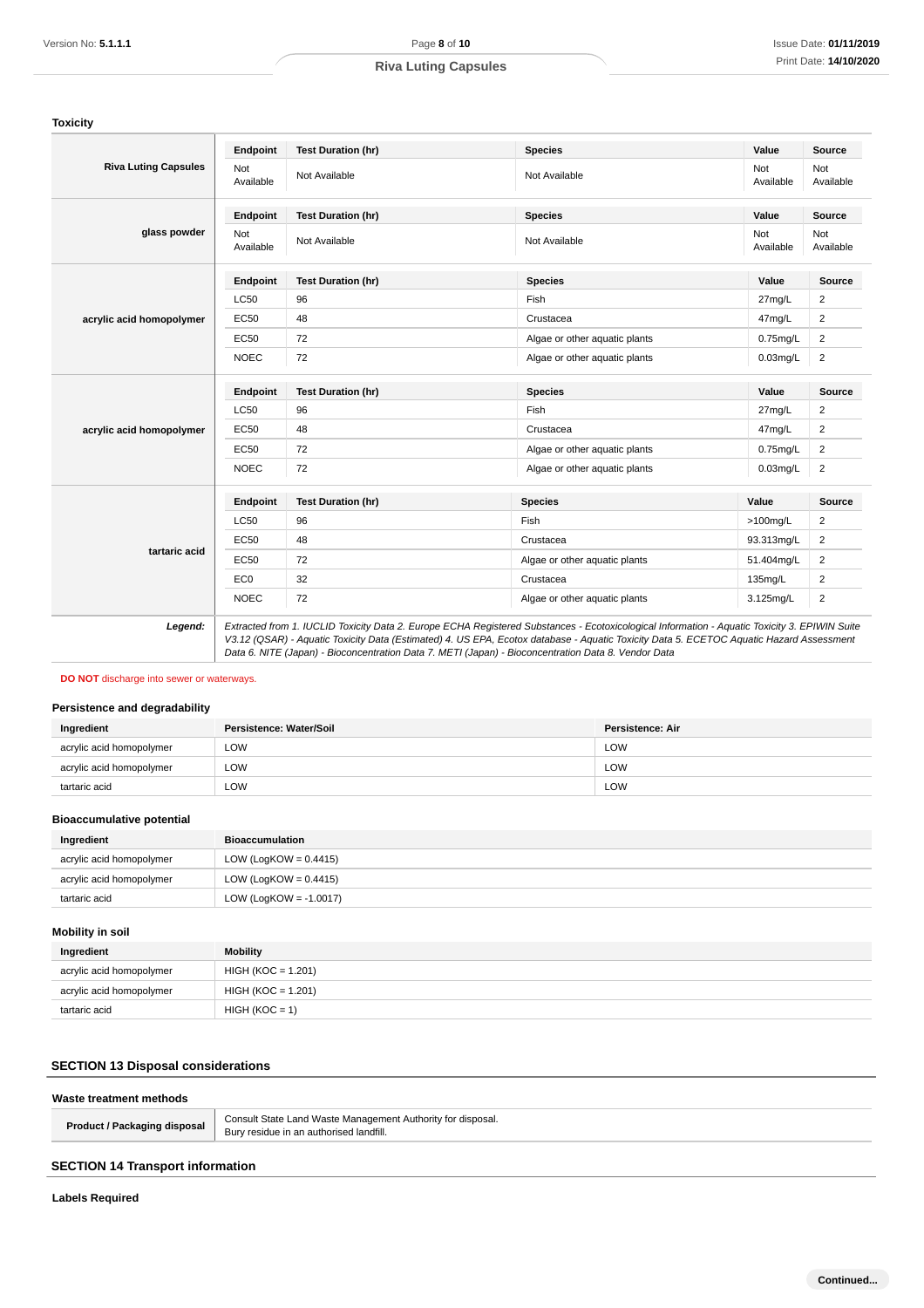| <b>Marine Pollutant</b>                                  |                                                                                                  |                                                                                                  |  |  |
|----------------------------------------------------------|--------------------------------------------------------------------------------------------------|--------------------------------------------------------------------------------------------------|--|--|
| <b>HAZCHEM</b>                                           | Not Applicable                                                                                   |                                                                                                  |  |  |
|                                                          | Land transport (ADG): NOT REGULATED FOR TRANSPORT OF DANGEROUS GOODS                             |                                                                                                  |  |  |
|                                                          | Air transport (ICAO-IATA / DGR): NOT REGULATED FOR TRANSPORT OF DANGEROUS GOODS                  |                                                                                                  |  |  |
|                                                          | Sea transport (IMDG-Code / GGVSee): NOT REGULATED FOR TRANSPORT OF DANGEROUS GOODS               |                                                                                                  |  |  |
| Not Applicable                                           | Transport in bulk according to Annex II of MARPOL and the IBC code                               |                                                                                                  |  |  |
| <b>SECTION 15 Regulatory information</b>                 |                                                                                                  |                                                                                                  |  |  |
|                                                          | Safety, health and environmental regulations / legislation specific for the substance or mixture |                                                                                                  |  |  |
| glass powder is found on the following regulatory lists  |                                                                                                  |                                                                                                  |  |  |
| Not Applicable                                           |                                                                                                  |                                                                                                  |  |  |
|                                                          | acrylic acid homopolymer is found on the following regulatory lists                              |                                                                                                  |  |  |
| Australian Inventory of Industrial Chemicals (AIIC)      |                                                                                                  | International Agency for Research on Cancer (IARC) - Agents Classified by the IARC<br>Monographs |  |  |
|                                                          | acrylic acid homopolymer is found on the following regulatory lists                              |                                                                                                  |  |  |
| Australian Inventory of Industrial Chemicals (AIIC)      |                                                                                                  | International Agency for Research on Cancer (IARC) - Agents Classified by the IARC<br>Monographs |  |  |
| tartaric acid is found on the following regulatory lists |                                                                                                  |                                                                                                  |  |  |
| Australian Inventory of Industrial Chemicals (AIIC)      |                                                                                                  |                                                                                                  |  |  |
|                                                          |                                                                                                  |                                                                                                  |  |  |
| <b>National Inventory Status</b>                         |                                                                                                  |                                                                                                  |  |  |
| <b>National Inventory</b>                                | <b>Status</b>                                                                                    |                                                                                                  |  |  |
| Australia - AIIC                                         | Yes                                                                                              |                                                                                                  |  |  |
| Australia - Non-Industrial Use                           | No (acrylic acid homopolymer; acrylic acid homopolymer; tartaric acid)                           |                                                                                                  |  |  |
| Canada - DSL                                             | Yes                                                                                              |                                                                                                  |  |  |
| Canada - NDSL                                            | No (acrylic acid homopolymer; acrylic acid homopolymer; tartaric acid)                           |                                                                                                  |  |  |
| China - IECSC                                            | Yes                                                                                              |                                                                                                  |  |  |
| Europe - EINEC / ELINCS / NLP                            | No (acrylic acid homopolymer; acrylic acid homopolymer)                                          |                                                                                                  |  |  |

#### **SECTION 16 Other information**

Yes = All CAS declared ingredients are on the inventory<br>
No = One or more of the CAS light ingredients are not at

 $\mathcal{L}_{\mathcal{V}}$ 

Japan - ENCS Yes Korea - KECI Yes New Zealand - NZIoC Yes Philippines - PICCS Yes USA - TSCA Yes Taiwan - TCSI Yes Mexico - INSQ Yes Vietnam - NCI Yes Russia - ARIPS Yes

| <b>Dovicion</b><br><b>TOTAL</b><br>au | 2019<br>้า1.             |
|---------------------------------------|--------------------------|
| Init                                  | $\overline{\phantom{a}}$ |
| Jatr                                  | $\sim$                   |

No = One or more of the CAS listed ingredients are not on the inventory and are not exempt from listing(see specific ingredients in brackets)

## **SDS Version Summary**

| <b>Version</b> | <b>Issue Date</b> | <b>Sections Updated</b>                                                        |
|----------------|-------------------|--------------------------------------------------------------------------------|
|                | 18/03/2016        | Storage (suitable container)                                                   |
| 5.1.1.1        | 01/11/2019        | One-off system update. NOTE: This may or may not change the GHS classification |

#### **Other information**

Classification of the preparation and its individual components has drawn on official and authoritative sources as well as independent review by SDI Limited using available literature references.

The SDS is a Hazard Communication tool and should be used to assist in the Risk Assessment. Many factors determine whether the reported Hazards are Risks in the workplace or other settings. Risks may be determined by reference to Exposures Scenarios. Scale of use, frequency of use and current or available engineering controls must be considered.